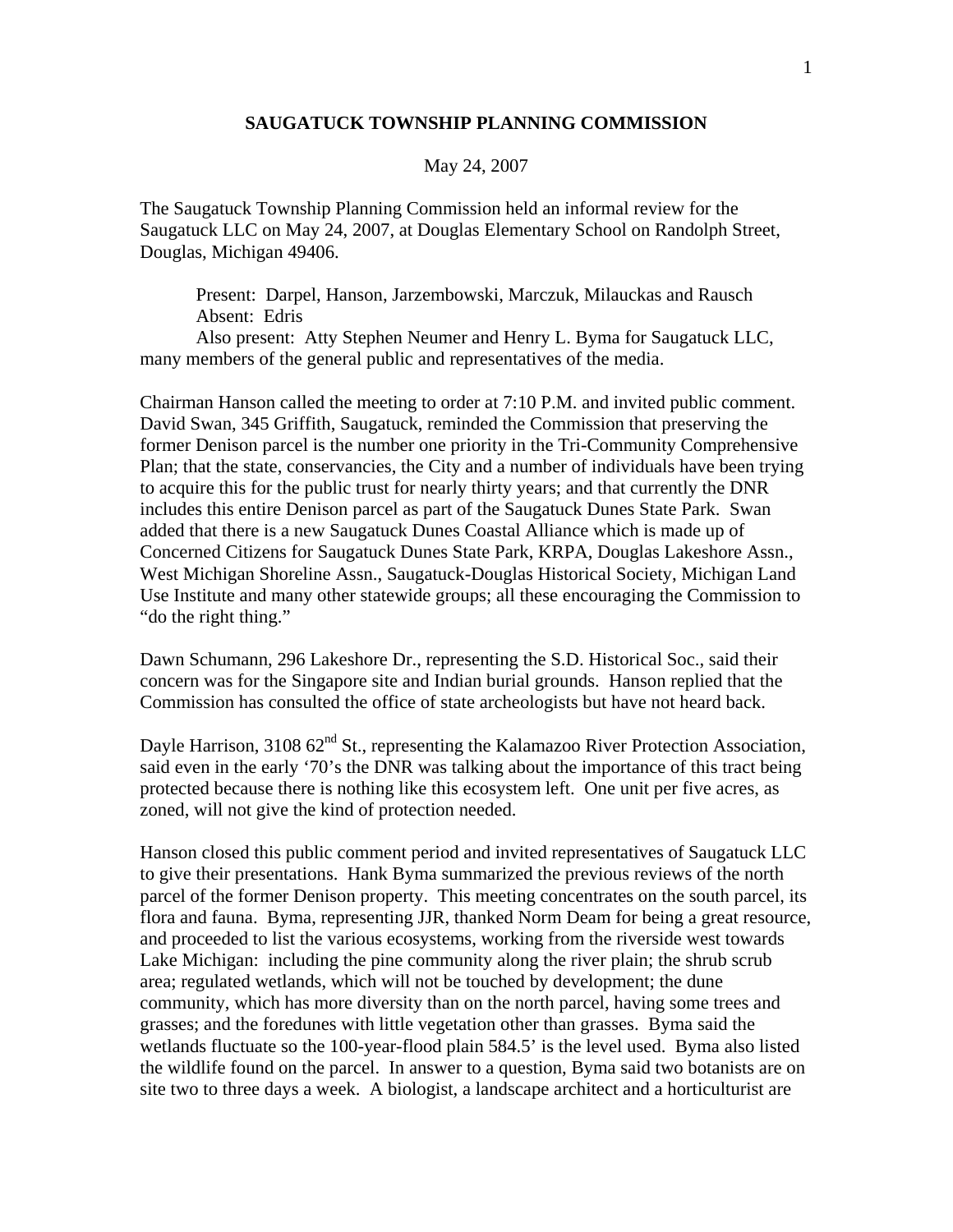also on staff. He said they were looking for endangered species: pitcher's thistle, prairie warbler, spotted turtle, bladderwort, and ginseng; those of special concern: swamp rose mallow, Blanchard's cricket frog, meadow beauty, trailing white bean, etc.; and have found Blanchard's cricket frog.

Harrison asked how many wetlands they have found that are under five acres that they don't feel are regulated, and Byma said they have delineated all the areas and many are under five acres. Harrison also asked if they would respect the buffers around the wetlands when they build and Byma answered, "Yes." Fritz Royce asked how many acres Byma thought would be buildable, and Byma referred him to the green areas on the displayed map where flood plains, wetlands, dunes, bluffs, and setbacks have been subtracted. He also displayed the north parcel delineated in the same way. Byma said they would be verifying these with the DEQ and hoped to finish that this summer.

Milauckas asked when the Commission would see a building plan to evaluate, and Neumer said they hoped to have it late this summer or early fall, and they would contact the P.C. for a date. Neumer said he did not foresee any meetings before that. Byma said they would report any changes in conditions or special species they find, however.

Schumann reported finding more extensive wetlands in winter, and Ted Svoboda, who has taken care of the south parcel for 19 years, said the wetlands fluctuate only slightly with the Lake levels but are pretty much as pictured on these maps. He said with snowmelt it would appear wetter.

Allison Swan asked if the plan coming up in the fall would show roads, utilities, etc., and Neumer said the plan might not be as fully developed as one might want, but it would have all the information available at that time.

Royce asked if they have access to the south parcel and whether they have worked out an arrangement with the Deams. Neumer said, "No." Neumer added that there is a piece of property thought to belong to a Mason family (no one really knows to whom it belongs) that has not been taxed for 40 years. He said a possible connection would be through Fish Town Road, which connects to Park Street, but the question is how to get over the Deam property, would there be an easement of necessity? A river taxi could be used.

Kay Smalley, Park St., said she had heard the cricket frogs near the Deam property and asked about invasive plants, such as spotted knapweed, if they were taking over, and Byma said they had found it and it is spreading.

Dave Burdick, Douglas, asked about whether a marina might be on the south side of the basin as well as on the north side where the boatyard is and how they would document what they find relating to Singapore. Byma answered that it was still likely if there were a marina it would go on the north side and if needed, they would have someone on site to document whatever they find.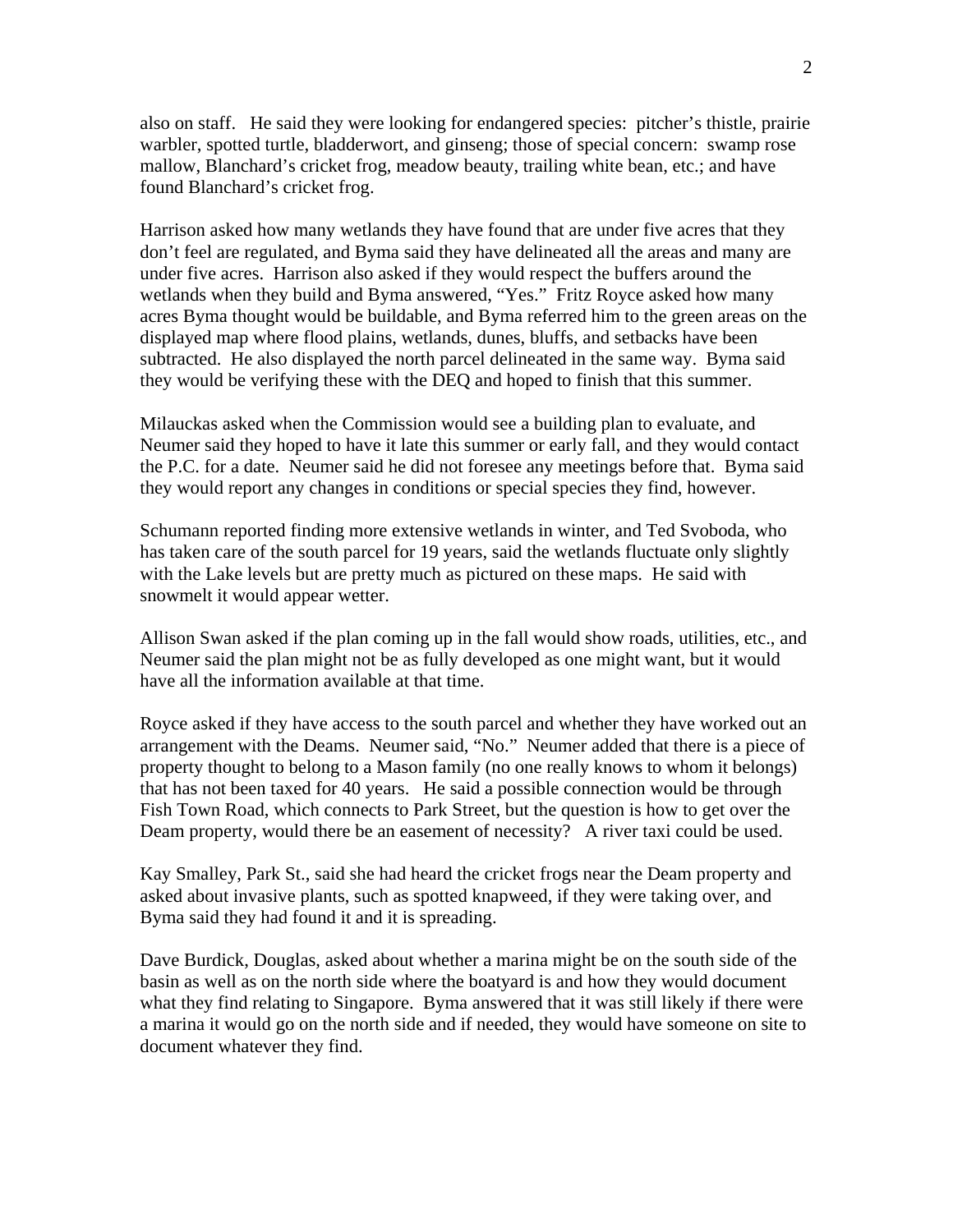Felicia Fairchild, executive director of Convention and Visitors Bureau, wondered if they have abandoned the idea of selling any of this property to the City, and Neumer said they have not abandoned anything, but some return on this substantial investment must be made. He added they are still in conversation with all groups.

Keith Schneider, Michigan Land Use Institute, asked if when McClendon bought this property, he was aware of the all the legal, civic, etc. constraints there were, and Neumer said McClendon was aware there were interesting hurdles and hoped to satisfy everyone.

Jason Kalajainen, Holland, asked if Neumer were referring to developing the whole property or just the south side, and Neumer said, "The entire property."

Senator Patty Birkholz reminded everyone not to pick the flora anywhere on the property because of the danger of destroying the entire species. Neumer asked Sobota to monitor this. Birkholz asked about their meetings with the DEQ and Byma said at his two meetings the DEQ had clarified the topography, setbacks, etc. so their maps agree.

Dan DeGraff asked if they were in negotiations to purchase the Pine Trail Camp property, and Neumer said they were in conversation with all the contiguous property owners. Allison Swan asked if they had approached the State of Michigan about the State Park and Neumer said, "No."

Ed Deam asked about the lines on the map nearest Lake Michigan and Byma explained that nearest the Lake is the DEQ delineation, then the State setback, then the township line and the township setback, and the high point of the first ridge, or shelf, is 583 feet, and the second is 604 feet.

Ken Baughman, Saugatuck, said in his boat and breakfast business, he takes tourists from 7 countries and 22 states to see this natural shoreline, and when the development is done, the comments from the tourists will be "What beautiful homes." He wondered if McClendon has been asked to donate this property, and Neumer said ,"Indirectly."

Phil Miller expressed frustration over the possibility of development on the south parcel because he thought it was inaccessible. He asked if the cooperation agreement made with Saugatuck LLC extended to the other properties it has acquired or hopes to acquire, and Hanson said they were not in the R-4 zone and that is what is covered by the cooperation agreement, which allows for discussions without the threat of a lawsuit. Neumer said this agreement was binding for six months and extends to three years.

Harrison asked if the Planning Commission could bring its own consultants to the site at the expense of the developer, and Hanson replied that could happen when they get to the development stage, but not now. Harrison also asked about the history of McClendon's interest in this property. Neumer said McClendon entered into a contract with the estate to buy an undivided half interest in the entire property sometime before Saugatuck LLC was formed.